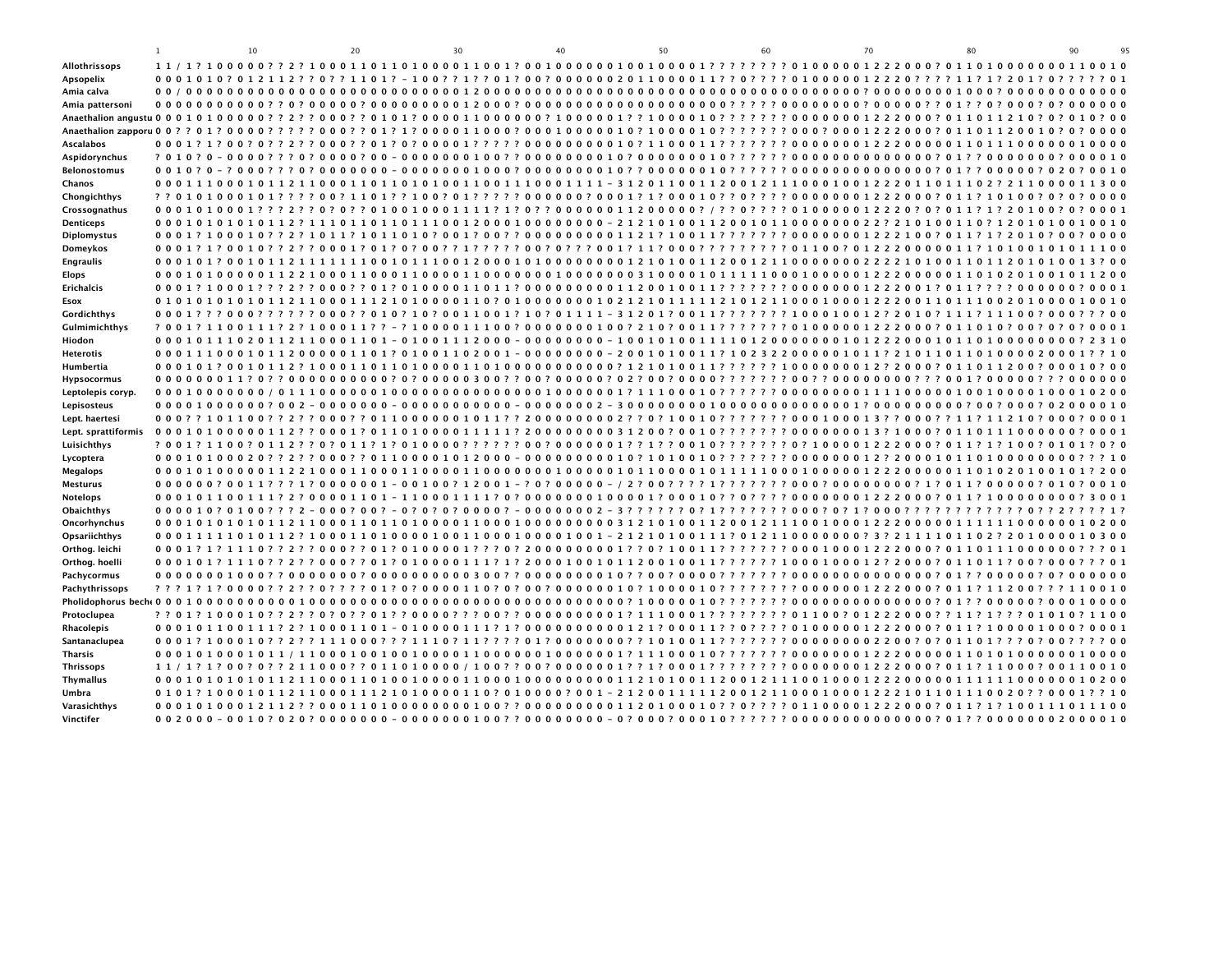|                     | 96 | 100 |  |  | 110 |  |  | 120 |  |  | 130 |  |  | 140 |  |  | 150 |                                                                                                                                                                                       |  | 160 |  | 170 |  |  | 180 |  |  | 190 |
|---------------------|----|-----|--|--|-----|--|--|-----|--|--|-----|--|--|-----|--|--|-----|---------------------------------------------------------------------------------------------------------------------------------------------------------------------------------------|--|-----|--|-----|--|--|-----|--|--|-----|
| Allothrissops       |    |     |  |  |     |  |  |     |  |  |     |  |  |     |  |  |     |                                                                                                                                                                                       |  |     |  |     |  |  |     |  |  |     |
| Apsopelix           |    |     |  |  |     |  |  |     |  |  |     |  |  |     |  |  |     |                                                                                                                                                                                       |  |     |  |     |  |  |     |  |  |     |
| Amia calva          |    |     |  |  |     |  |  |     |  |  |     |  |  |     |  |  |     |                                                                                                                                                                                       |  |     |  |     |  |  |     |  |  |     |
| Amia pattersoni     |    |     |  |  |     |  |  |     |  |  |     |  |  |     |  |  |     |                                                                                                                                                                                       |  |     |  |     |  |  |     |  |  |     |
|                     |    |     |  |  |     |  |  |     |  |  |     |  |  |     |  |  |     |                                                                                                                                                                                       |  |     |  |     |  |  |     |  |  |     |
|                     |    |     |  |  |     |  |  |     |  |  |     |  |  |     |  |  |     |                                                                                                                                                                                       |  |     |  |     |  |  |     |  |  |     |
| <b>Ascalabos</b>    |    |     |  |  |     |  |  |     |  |  |     |  |  |     |  |  |     |                                                                                                                                                                                       |  |     |  |     |  |  |     |  |  |     |
| Aspidorynchus       |    |     |  |  |     |  |  |     |  |  |     |  |  |     |  |  |     | 0000000001/11-00000414103/??0100000?300?00100000000000?0?00?1100211000???011012???111110000000                                                                                        |  |     |  |     |  |  |     |  |  |     |
| <b>Belonostomus</b> |    |     |  |  |     |  |  |     |  |  |     |  |  |     |  |  |     | 00000000022111-00000414103/?10101000?300?023?00?0001000?0?00?1?0021?000???01???2???111110000000                                                                                       |  |     |  |     |  |  |     |  |  |     |
| Chanos              |    |     |  |  |     |  |  |     |  |  |     |  |  |     |  |  |     |                                                                                                                                                                                       |  |     |  |     |  |  |     |  |  |     |
| Chongichthys        |    |     |  |  |     |  |  |     |  |  |     |  |  |     |  |  |     |                                                                                                                                                                                       |  |     |  |     |  |  |     |  |  |     |
| Crossognathus       |    |     |  |  |     |  |  |     |  |  |     |  |  |     |  |  |     |                                                                                                                                                                                       |  |     |  |     |  |  |     |  |  |     |
| <b>Denticeps</b>    |    |     |  |  |     |  |  |     |  |  |     |  |  |     |  |  |     |                                                                                                                                                                                       |  |     |  |     |  |  |     |  |  |     |
| Diplomystus         |    |     |  |  |     |  |  |     |  |  |     |  |  |     |  |  |     |                                                                                                                                                                                       |  |     |  |     |  |  |     |  |  |     |
| Domeykos            |    |     |  |  |     |  |  |     |  |  |     |  |  |     |  |  |     |                                                                                                                                                                                       |  |     |  |     |  |  |     |  |  |     |
| <b>Engraulis</b>    |    |     |  |  |     |  |  |     |  |  |     |  |  |     |  |  |     |                                                                                                                                                                                       |  |     |  |     |  |  |     |  |  |     |
| <b>Elops</b>        |    |     |  |  |     |  |  |     |  |  |     |  |  |     |  |  |     |                                                                                                                                                                                       |  |     |  |     |  |  |     |  |  |     |
| <b>Erichalcis</b>   |    |     |  |  |     |  |  |     |  |  |     |  |  |     |  |  |     | ? 0 1 ? 2 0 1 1 0 1 ? 0 1 1 - 0 0 0 0 ? 1 0 3 2 0 3 2 ? 1 0 1 0 0 0 1 0 ? 2 1 1 1 1 2 0 1 1 1 0 ? 0 0 ? 0 0 ? 0 0 2 1 1 0 0 2 1 1 1 1 ? ? ? 2 1 1 ? 1 1 ? ? ? 0 0 0 0 ? ? 0 0 0 ? ? 0 |  |     |  |     |  |  |     |  |  |     |
| Esox                |    |     |  |  |     |  |  |     |  |  |     |  |  |     |  |  |     |                                                                                                                                                                                       |  |     |  |     |  |  |     |  |  |     |
| Gordichthys         |    |     |  |  |     |  |  |     |  |  |     |  |  |     |  |  |     | 00077000010000100077204303271000100073111112007101001070070071100211117777211770771000077700700                                                                                       |  |     |  |     |  |  |     |  |  |     |
| Gulmimichthys       |    |     |  |  |     |  |  |     |  |  |     |  |  |     |  |  |     | 70711100077077700777777 --- 121072100077117777777000017770707711007/7277177211117777000007000111                                                                                      |  |     |  |     |  |  |     |  |  |     |
| Hiodon              |    |     |  |  |     |  |  |     |  |  |     |  |  |     |  |  |     |                                                                                                                                                                                       |  |     |  |     |  |  |     |  |  |     |
| <b>Heterotis</b>    |    |     |  |  |     |  |  |     |  |  |     |  |  |     |  |  |     |                                                                                                                                                                                       |  |     |  |     |  |  |     |  |  |     |
| Humbertia           |    |     |  |  |     |  |  |     |  |  |     |  |  |     |  |  |     | 00022101002111-0002?1032032210111011?2111112010?000010000??0?1100?11111112211111??10000?000000                                                                                        |  |     |  |     |  |  |     |  |  |     |
| <b>Hypsocormus</b>  |    |     |  |  |     |  |  |     |  |  |     |  |  |     |  |  |     | 10?00000??3??2200?320100000020?220000300000100000010000?0?00?1?00?2220????1??0?0???000000011?00                                                                                       |  |     |  |     |  |  |     |  |  |     |
| Leptolepis coryp.   |    |     |  |  |     |  |  |     |  |  |     |  |  |     |  |  |     |                                                                                                                                                                                       |  |     |  |     |  |  |     |  |  |     |
| Lepisosteus         |    |     |  |  |     |  |  |     |  |  |     |  |  |     |  |  |     |                                                                                                                                                                                       |  |     |  |     |  |  |     |  |  |     |
| Lept. haertesi      |    |     |  |  |     |  |  |     |  |  |     |  |  |     |  |  |     | 001110100?000000000001032032210100010?211011201110000100?0?00?1?0021111????2????1???0000?0000?00                                                                                      |  |     |  |     |  |  |     |  |  |     |
| Lept. sprattiformis |    |     |  |  |     |  |  |     |  |  |     |  |  |     |  |  |     |                                                                                                                                                                                       |  |     |  |     |  |  |     |  |  |     |
| Luisichthys         |    |     |  |  |     |  |  |     |  |  |     |  |  |     |  |  |     |                                                                                                                                                                                       |  |     |  |     |  |  |     |  |  |     |
| Lycoptera           |    |     |  |  |     |  |  |     |  |  |     |  |  |     |  |  |     |                                                                                                                                                                                       |  |     |  |     |  |  |     |  |  |     |
| <b>Megalops</b>     |    |     |  |  |     |  |  |     |  |  |     |  |  |     |  |  |     |                                                                                                                                                                                       |  |     |  |     |  |  |     |  |  |     |
| <b>Mesturus</b>     |    |     |  |  |     |  |  |     |  |  |     |  |  |     |  |  |     | 700000777777---7777-777777777700071210107701101000017007170177-7777710710170000170000070                                                                                              |  |     |  |     |  |  |     |  |  |     |
| <b>Notelops</b>     |    |     |  |  |     |  |  |     |  |  |     |  |  |     |  |  |     | 1002100000001??00???20????32?01000000?11111200?00000100?0?00?21002/12111??2111?0???00000000111                                                                                        |  |     |  |     |  |  |     |  |  |     |
| Obaichthys          |    |     |  |  |     |  |  |     |  |  |     |  |  |     |  |  |     |                                                                                                                                                                                       |  |     |  |     |  |  |     |  |  |     |
| Oncorhynchus        |    |     |  |  |     |  |  |     |  |  |     |  |  |     |  |  |     |                                                                                                                                                                                       |  |     |  |     |  |  |     |  |  |     |
| Opsariichthys       |    |     |  |  |     |  |  |     |  |  |     |  |  |     |  |  |     |                                                                                                                                                                                       |  |     |  |     |  |  |     |  |  |     |
| Orthog. leichi      |    |     |  |  |     |  |  |     |  |  |     |  |  |     |  |  |     | 00122?10110011-000??103203221010/0110211111201010000100?0?00?11000?11111???2?1??1???0000?0000?00                                                                                      |  |     |  |     |  |  |     |  |  |     |
| Orthog. hoelli      |    |     |  |  |     |  |  |     |  |  |     |  |  |     |  |  |     | 00122010111011-0000?10420332101000100211?1120101000022200??0?1?00211111112211??1??10000?0000?00                                                                                       |  |     |  |     |  |  |     |  |  |     |
| Pachycormus         |    |     |  |  |     |  |  |     |  |  |     |  |  |     |  |  |     | 000000001?1022200?320100000020?220000300000100000010000?0?00??100?22200???1000?0???000000011?00                                                                                       |  |     |  |     |  |  |     |  |  |     |
| Pachythrissops      |    |     |  |  |     |  |  |     |  |  |     |  |  |     |  |  |     | 1001200001101000000?/0210121?01010000101101200100000101?0?00?1100?11111???2?1??1???0000?0000?0?                                                                                       |  |     |  |     |  |  |     |  |  |     |
|                     |    |     |  |  |     |  |  |     |  |  |     |  |  |     |  |  |     |                                                                                                                                                                                       |  |     |  |     |  |  |     |  |  |     |
| Protoclupea         |    |     |  |  |     |  |  |     |  |  |     |  |  |     |  |  |     |                                                                                                                                                                                       |  |     |  |     |  |  |     |  |  |     |
| Rhacolepis          |    |     |  |  |     |  |  |     |  |  |     |  |  |     |  |  |     | ? 0011100000010? 00? 0? 20???? 32? 01000000? 11011201? 0000010? ? 0? 00? 21002 / 12111?? 21111???? 000000000111                                                                       |  |     |  |     |  |  |     |  |  |     |
| Santanaclupea       |    |     |  |  |     |  |  |     |  |  |     |  |  |     |  |  |     |                                                                                                                                                                                       |  |     |  |     |  |  |     |  |  |     |
| <b>Tharsis</b>      |    |     |  |  |     |  |  |     |  |  |     |  |  |     |  |  |     |                                                                                                                                                                                       |  |     |  |     |  |  |     |  |  |     |
| <b>Thrissops</b>    |    |     |  |  |     |  |  |     |  |  |     |  |  |     |  |  |     |                                                                                                                                                                                       |  |     |  |     |  |  |     |  |  |     |
| <b>Thymallus</b>    |    |     |  |  |     |  |  |     |  |  |     |  |  |     |  |  |     |                                                                                                                                                                                       |  |     |  |     |  |  |     |  |  |     |
| Umbra               |    |     |  |  |     |  |  |     |  |  |     |  |  |     |  |  |     |                                                                                                                                                                                       |  |     |  |     |  |  |     |  |  |     |
| Varasichthys        |    |     |  |  |     |  |  |     |  |  |     |  |  |     |  |  |     |                                                                                                                                                                                       |  |     |  |     |  |  |     |  |  |     |
| Vinctifer           |    |     |  |  |     |  |  |     |  |  |     |  |  |     |  |  |     | 000000000000000000000404103??1010000003?1?10310000101000?0?00?100021/01???0011012??1111110000000                                                                                      |  |     |  |     |  |  |     |  |  |     |
|                     |    |     |  |  |     |  |  |     |  |  |     |  |  |     |  |  |     |                                                                                                                                                                                       |  |     |  |     |  |  |     |  |  |     |